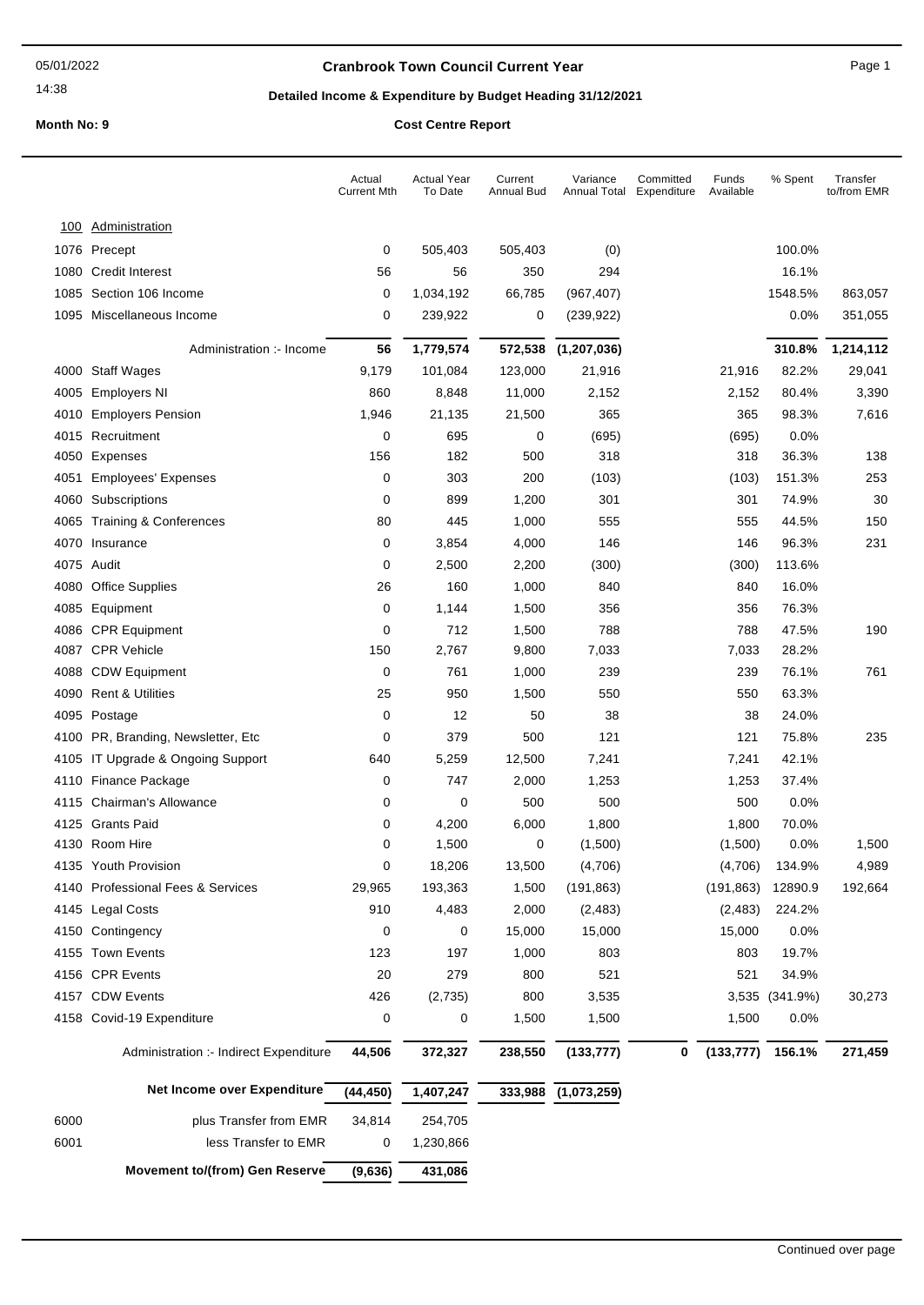14:38

### **Cranbrook Town Council Current Year** Page 2

### **Detailed Income & Expenditure by Budget Heading 31/12/2021**

**Month No: 9 Contract Centre Report Centre Report** C

|  |  | Cost Centre Report |
|--|--|--------------------|
|--|--|--------------------|

|             |                                         | Actual<br><b>Current Mth</b> | <b>Actual Year</b><br>To Date | Current<br>Annual Bud | Variance<br>Annual Total | Committed<br>Expenditure | Funds<br>Available | % Spent   | Transfer<br>to/from EMR |
|-------------|-----------------------------------------|------------------------------|-------------------------------|-----------------------|--------------------------|--------------------------|--------------------|-----------|-------------------------|
| <u> 200</u> | <b>Amenities</b>                        |                              |                               |                       |                          |                          |                    |           |                         |
|             | 1095 Miscellaneous Income               | 0                            | 8,732                         | 0                     | (8, 732)                 |                          |                    | 0.0%      | 4,567                   |
|             | Amenities :- Income                     | 0                            | 8,732                         | $\bf{0}$              | (8, 732)                 |                          |                    |           | 4,567                   |
|             | 4145 Legal Costs                        | 0                            | 0                             | 2,000                 | 2,000                    |                          | 2,000              | 0.0%      |                         |
| 4200        | <b>Amenities &amp; Property</b>         | 0                            | 2,313                         | 1,500                 | (813)                    |                          | (813)              | 154.2%    | 1,639                   |
| 4201        | Remediation of Vandalism                | 245                          | 645                           | 1,500                 | 855                      |                          | 855                | 43.0%     |                         |
| 4205        | Grounds Maintenance                     | 564                          | 144,588                       | 225,000               | 80,412                   |                          | 80,412             | 64.3%     |                         |
|             | 4206 Off-Road Link Country Park         | 0                            | 999                           | 6,000                 | 5,001                    |                          | 5,001              | 16.6%     |                         |
|             | 4207 CCTV                               | 0                            | 0                             | 30,535                | 30,535                   |                          | 30,535             | 0.0%      |                         |
|             | 4210 SUDS & Drainage                    | 0                            | 0                             | 5,000                 | 5,000                    |                          | 5,000              | 0.0%      |                         |
| 4220        | Waste Management                        | 0                            | 7,933                         | 20,000                | 12,067                   |                          | 12,067             | 39.7%     |                         |
| 4221        | Waste M'ment Capital Expend.            | 0                            | 0                             | 1,000                 | 1,000                    |                          | 1,000              | 0.0%      |                         |
|             | 4225 Tree Works                         | 0                            | 0                             | 1,500                 | 1,500                    |                          | 1,500              | 0.0%      |                         |
|             | 4230 Gritting                           | 0                            | 0                             | 5,000                 | 5,000                    |                          | 5,000              | 0.0%      |                         |
|             | 4235 Play Parks                         | 1,266                        | 3,720                         | 20,000                | 16,280                   |                          | 16,280             | 18.6%     |                         |
|             | Amenities :- Indirect Expenditure       | 2,076                        | 160,198                       | 319,035               | 158,837                  | 0                        | 158,837            | 50.2%     | 1,639                   |
|             | Net Income over Expenditure             | (2,076)                      | (151, 466)                    | (319, 035)            | (167, 569)               |                          |                    |           |                         |
| 6000        | plus Transfer from EMR                  | 0                            | 1,639                         |                       |                          |                          |                    |           |                         |
| 6001        | less Transfer to EMR                    | 0                            | 4,567                         |                       |                          |                          |                    |           |                         |
|             | <b>Movement to/(from) Gen Reserve</b>   | (2,076)                      | (154, 394)                    |                       |                          |                          |                    |           |                         |
|             |                                         |                              |                               |                       |                          |                          |                    |           |                         |
| 300         | Younghayes Centre                       |                              |                               |                       |                          |                          |                    |           |                         |
| 1300        | Younghayes Centre - Income              | 0                            | 5,000                         | 12,388                | 7,388                    |                          |                    | 40.4%     |                         |
| 1301        | Rent                                    | 571                          | 24,558                        | 34,600                | 10,042                   |                          |                    | 71.0%     |                         |
|             | 1302 Hall Hire                          | 288                          | 16,396                        | 7,778                 | (8,618)                  |                          |                    | 210.8%    | 750                     |
|             | 1303 Meeting Room Hire                  | 36                           | 286                           | 1,892                 | 1,607                    |                          |                    | 15.1%     |                         |
|             | 1304 Library Hire                       | 0                            | (46)                          | 3,994                 | 4,040                    |                          |                    | $(1.1\%)$ |                         |
|             | 1306 YHC - Service Recharge             | 0                            | 3,797                         | 0                     | (3,797)                  |                          |                    | 0.0%      |                         |
|             | Younghayes Centre :- Income             | 895                          | 49,991                        | 60,652                | 10,661                   |                          |                    | 82.4%     | 750                     |
|             | 4308 YHC Waste Disposal                 | 44                           | 380                           | 1,700                 | 1,320                    |                          | 1,320              | 22.4%     |                         |
|             | 4309 YHC CCTV                           | 0                            | 0                             | 500                   | 500                      |                          | 500                | 0.0%      |                         |
|             | Younghayes Centre :- Direct Expenditure | 44                           | 380                           | 2,200                 | 1,820                    | 0                        | 1,820              | 17.3%     | 0                       |
|             | 4140 Professional Fees & Services       | 18                           | 305                           | 0                     | (305)                    |                          | (305)              | 0.0%      | 449                     |
|             | 4145 Legal Costs                        | $\pmb{0}$                    | 2,342                         | 2,000                 | (342)                    |                          | (342)              | 117.1%    |                         |
|             | 4301 YHC Capital                        | 5,607                        | 5,607                         | 25,000                | 19,393                   |                          | 19,393             | 22.4%     |                         |
|             | 4305 Younghayes Centre Expenses         | 158                          | 4,058                         | 10,000                | 5,942                    |                          | 5,942              | 40.6%     |                         |
|             | 4306 YHC Heat                           | 524                          | 4,183                         | 3,500                 | (683)                    |                          | (683)              | 119.5%    |                         |
|             |                                         |                              |                               |                       |                          |                          |                    |           |                         |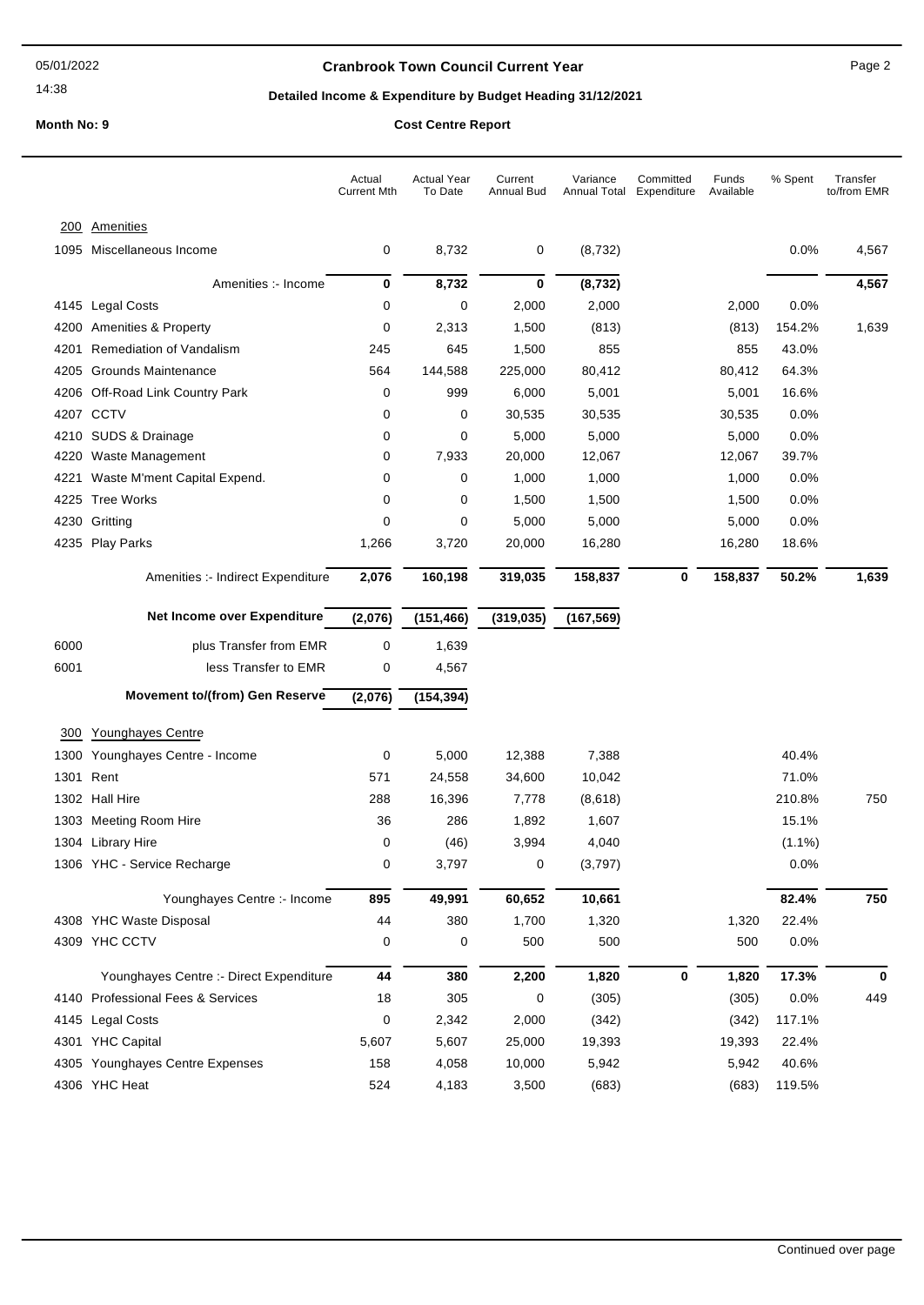14:38

### **Cranbrook Town Council Current Year** Page 3

## **Detailed Income & Expenditure by Budget Heading 31/12/2021**

# **Month No: 9 Cost Centre Report**

|      |                                               | Actual<br><b>Current Mth</b> | <b>Actual Year</b><br>To Date | Current<br>Annual Bud | Variance<br><b>Annual Total</b> | Committed<br>Expenditure | Funds<br>Available | % Spent | Transfer<br>to/from EMR |
|------|-----------------------------------------------|------------------------------|-------------------------------|-----------------------|---------------------------------|--------------------------|--------------------|---------|-------------------------|
|      | 4310 YHC Electricity                          | 0                            | 3,748                         | 6,000                 | 2,252                           |                          | 2,252              | 62.5%   |                         |
|      | 4315 YHC Water                                | 0                            | 440                           | 1,250                 | 810                             |                          | 810                | 35.2%   |                         |
|      | 4318 YHC Car Park Maintenance                 | 0                            | 832                           | 600                   | (232)                           |                          | (232)              | 138.7%  |                         |
|      | 4319 YHC Grounds Maintenance                  | 2,368                        | 3,070                         | 700                   | (2,370)                         |                          | (2,370)            | 438.6%  |                         |
|      | 4320 YHC Cleaning                             | 773                          | 7,891                         | 5,500                 | (2, 391)                        |                          | (2, 391)           | 143.5%  |                         |
|      | Younghayes Centre :- Indirect Expenditure     | 9,447                        | 32,475                        | 54,550                | 22,075                          | $\mathbf 0$              | 22,075             | 59.5%   | 449                     |
|      | Net Income over Expenditure                   | (8, 596)                     | 17,136                        | 3,902                 | (13, 234)                       |                          |                    |         |                         |
| 6000 | plus Transfer from EMR                        | 0                            | 1,199                         |                       |                                 |                          |                    |         |                         |
|      | <b>Movement to/(from) Gen Reserve</b>         | (8,596)                      | 18,335                        |                       |                                 |                          |                    |         |                         |
| 301  | The Tillhouse                                 |                              |                               |                       |                                 |                          |                    |         |                         |
| 4350 | <b>Tillhouse Fit Out Costs</b>                | 0                            | 0                             | 20,170                | 20,170                          |                          | 20,170             | 0.0%    |                         |
|      | The Tillhouse :- Indirect Expenditure         | 0                            | 0                             | 20,170                | 20,170                          | $\bf{0}$                 | 20,170             | 0.0%    | 0                       |
|      | <b>Net Expenditure</b>                        | 0                            | 0                             | (20, 170)             | (20, 170)                       |                          |                    |         |                         |
| 400  | <b>Solar Panels</b>                           |                              |                               |                       |                                 |                          |                    |         |                         |
|      | 1310 Solar Panels - Income                    | 0                            | 1,262                         | 1,200                 | (62)                            |                          |                    | 105.2%  |                         |
|      | Solar Panels :- Income                        | 0                            | 1,262                         | 1,200                 | (62)                            |                          |                    | 105.2%  | $\bf{0}$                |
|      | 4325 Community Fund (Solar Panel)             | 0                            | 0                             | 1,400                 | 1,400                           |                          | 1,400              | 0.0%    |                         |
|      | Solar Panels :- Indirect Expenditure          | 0                            | 0                             | 1,400                 | 1,400                           | $\bf{0}$                 | 1,400              | 0.0%    | 0                       |
|      | Net Income over Expenditure                   | 0                            | 1,262                         | (200)                 | (1, 462)                        |                          |                    |         |                         |
| 500  | <b>Crannaford Allotments</b>                  |                              |                               |                       |                                 |                          |                    |         |                         |
|      | 1315 Crannaford Rent - Income                 | 0                            | 1,725                         | 1,680                 | (45)                            |                          |                    | 102.7%  |                         |
|      | Crannaford Allotments :- Income               | 0                            | 1,725                         | 1,680                 | (45)                            |                          |                    | 102.7%  | 0                       |
|      | 4202 Crannaford Allotments                    | $\pmb{0}$                    | 70                            | 1,000                 | 930                             |                          | 930                | 7.0%    |                         |
|      | Crannaford Allotments :- Indirect Expenditure | 0                            | 70                            | 1,000                 | 930                             | $\bf{0}$                 | 930                | 7.0%    | 0                       |
|      | Net Income over Expenditure                   | 0                            | 1,655                         | 680                   | (975)                           |                          |                    |         |                         |
| 501  | <b>Southbrook Allotments</b>                  |                              |                               |                       |                                 |                          |                    |         |                         |
|      | 1316 Southbrook Rent - Income                 | 0                            | 0                             | 1,200                 | 1,200                           |                          |                    | 0.0%    |                         |
|      | Southbrook Allotments :- Income               | 0                            | 0                             | 1,200                 | 1,200                           |                          |                    | 0.0%    | 0                       |
|      | 4203 Southbrook Allotments                    | 0                            | 0                             | 1,000                 | 1,000                           |                          | 1,000              | 0.0%    |                         |
|      | Southbrook Allotments :- Indirect Expenditure | 0                            | $\pmb{0}$                     | 1,000                 | 1,000                           | $\bf{0}$                 | 1,000              | 0.0%    | 0                       |
|      | Net Income over Expenditure                   | 0                            | 0                             | 200                   | 200                             |                          |                    |         |                         |
|      |                                               |                              |                               |                       |                                 |                          |                    |         |                         |